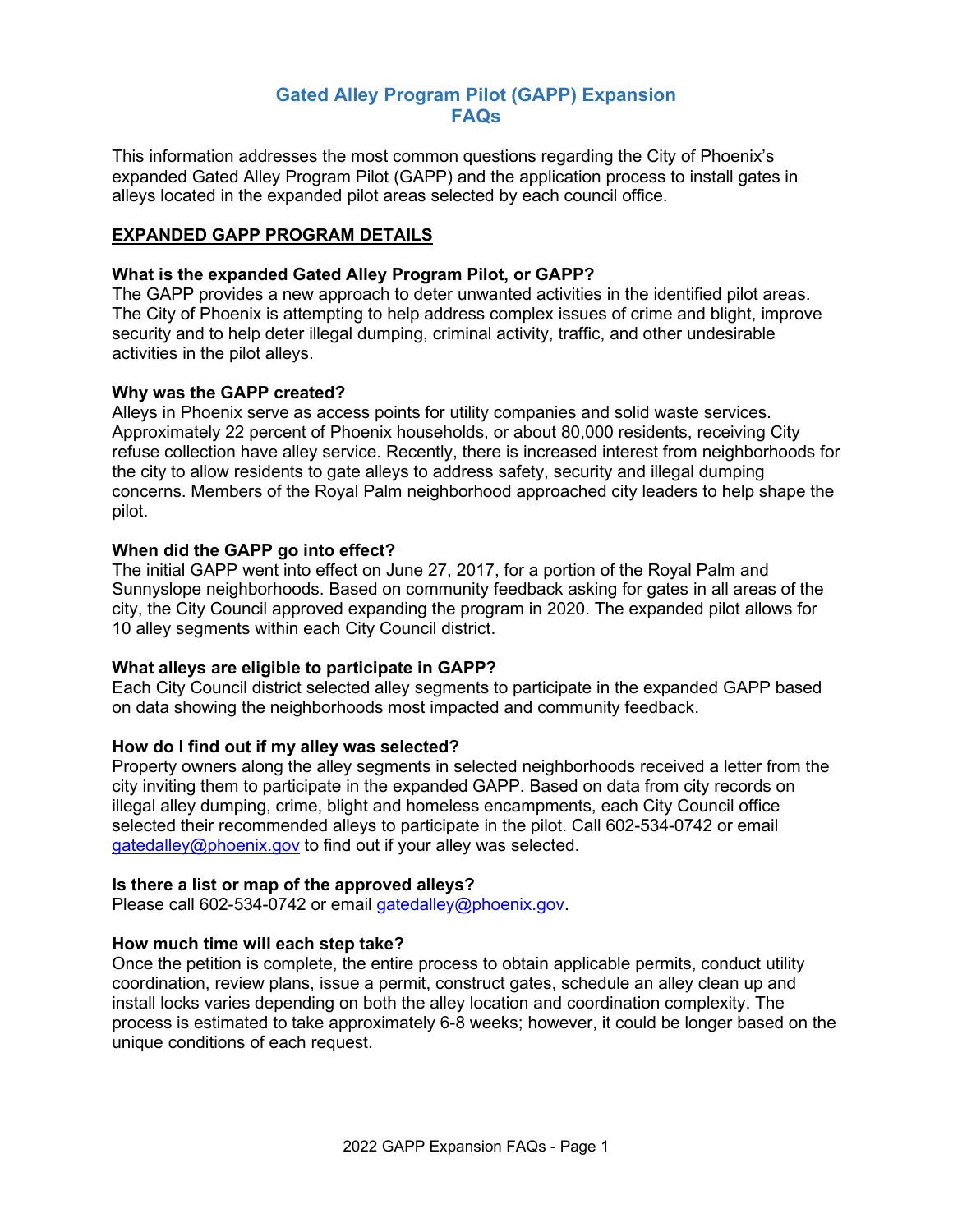## **If I live in an expanded GAPP area, what is the process from beginning to end?**

### **When are applications due? Why do we have so little time to pull this all together?**

The deadline to submit an application/petition for the Gated Alley Program Pilot (GAPP) to be included in the second phase of processing is *October 4, 2021 at 5:00 p.m.* Many homeowners have expressed an interest to start the program as quickly as possible. However, many residents have requested more time to submit their application. Please note, the city may continue to accept applications after this date and continuously review application submittals dependent on funding availability.

### **SELECT DESIGNATED NEIGHBORHOOD LEADER**

#### **How can I find out who my neighborhood association leader is?**

Every alley segment must have a designated leader to represent all of the property owners located along the council selected alley segment(s). Additionally, your neighborhood must be part of an existing neighborhood association or block watch. If one is not in your area, you will be required to create a neighborhood association or block watch. If you need help designating a neighborhood leader for your alley segment or creating a neighborhood association or block watch, call 602-534-4444 or email [gatedalley@phoenix.gov](mailto:gatedalley@phoenix.gov)

### **How do I know if someone is already starting an application and how do I contact them?** Please call 602-534-0742 or email [gatedalley@phoenix.gov](mailto:gatedalley@phoenix.gov)

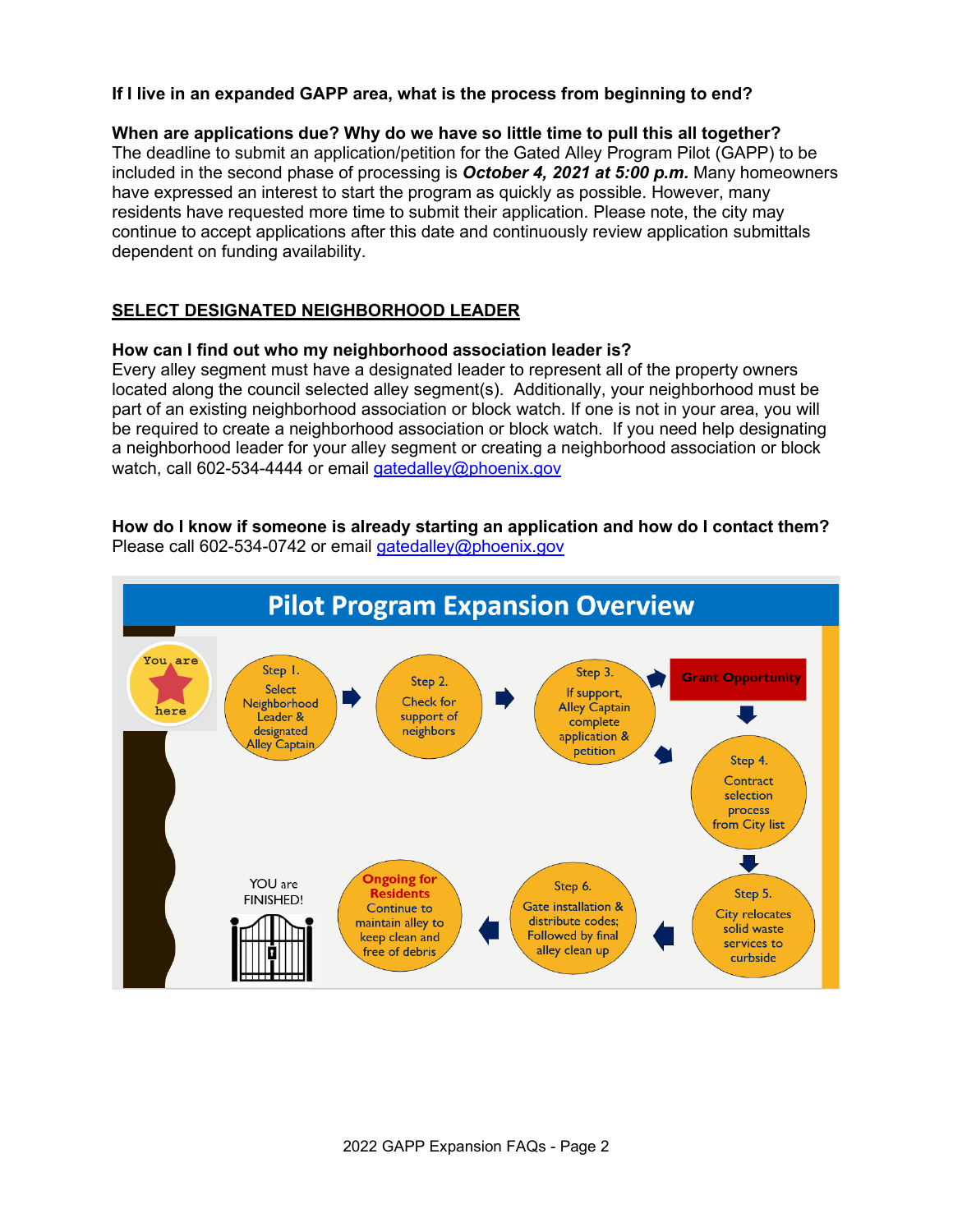# **APPLICATION - CHECK FOR SUPPORT OF NEIGHBORS**

### **Will the neighborhood be required to submit any paperwork?**

Yes. The designated neighborhood leader from each alley segment must submit a completed application, petition with 50% plus 1 signatures of owners along both sides of the alley segment, and a sketch of the proposed areas to be gated. Please email [gatedalley@phoenix.gov](mailto:gatedalley@phoenix.gov) for application materials.

### **Can renters sign the petition?**

No, only the legal property owner as shown on the Maricopa County Assessor's website – <https://mcassessor.maricopa.gov/> may sign the petition.

### **What if the owners are hard to locate and contact (i.e., out of state)?**

Call 602-534-0742 or email [gatedalley@phoenix.gov](mailto:gatedalley@phoenix.gov) for assistance.

### **There are two empty houses on our alley segment, owned but not occupied. Do these houses count toward the 50 + 1? Can we inform the city that we have 15 houses versus 17 houses? Or must we include them?**

You must include all homes along the alley segment regardless of whether it is vacant or occupied. If you need assistance locating the property owner, please call 602-534-0742 or email [gatedalley@phoenix.gov](mailto:gatedalley@phoenix.gov)

**What if my alley has odd configurations, like a "T", "L" or "F" shape, do we still qualify?** Yes, as long as you meet the program criteria. Additional entrances may require additional gates to restrict access, so additional funds will be needed.

### **How can I reach out to my neighbors to sign the petition, especially during this Pandemic?**

We understand the safety concerns and recommend practicing social distancing and wearing masks while out in public. You may knock on your neighbor's door and step back 6 feet or place a note on their door to contact them. Using social media is also a good tool to contact your neighbors- you can reach a large group in a short period of time. Your neighbors who are interested can respond and reach out using apps such as Nextdoor. If you are having difficulty connecting with your neighbor or the owner, call us at 602-534-0742 or email [gatedalley@phoenix.gov](mailto:gatedalley@phoenix.gov) for assistance.

### **In our neighborhood we have 6 sections (alley segments) - should there only be 1 person for the whole neighborhood listed on the application or can we designate 1 person from each section to coordinate for their area?**

It is up to the homeowners with property along each alley segment. Both approaches are acceptable to the city. Each segment must meet the GAPP criteria.

### **What if residents park their vehicles in garages that are accessed through the alley?**

All residents along the gated alley segment will be provided access to unlock the gate(s) and may continue to park their vehicles in garages or carports.

## **What if I am opposed to gating my alley, what can I do?**

Share your concerns with your neighbors along the alley segment and do not sign the petition. If 50% + 1 of the homeowners along the alley segment sign the petition and meet the GAPP criteria, gates can be installed.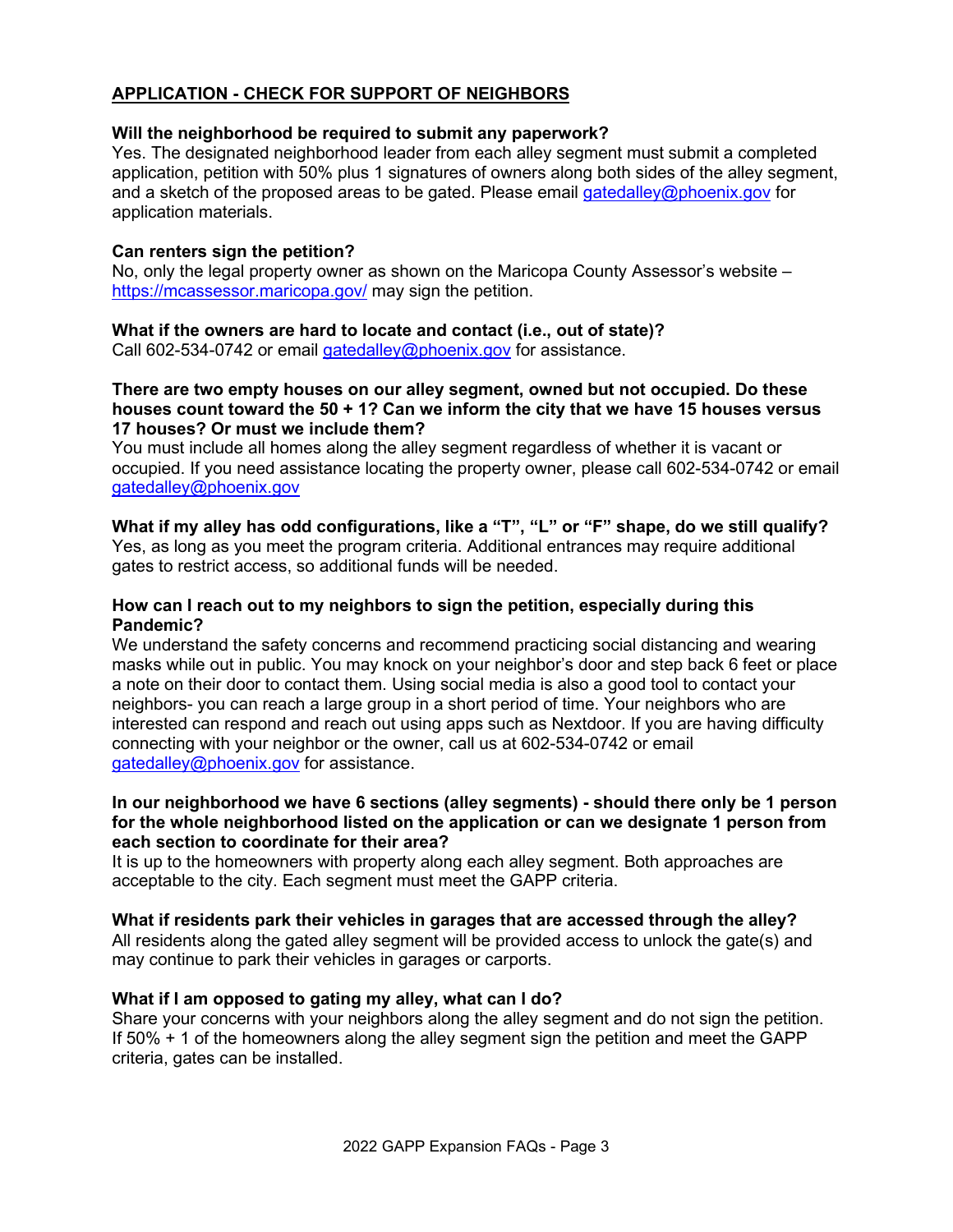## **What if I am supportive of gating my alley and want to sign the petition?**

Connect with your neighbors along the alley segment and sign the petition. If 50% + 1 of the homeowners along the alley segment sign the petition and meet the GAPP criteria, gates can be installed.

### **If our alley was not chosen as one of the alleys during this first or second phase of expansion, and we are willing to pay for the permits, and construction costs, will we be provided the opportunity to have our alley gated? If so, when? Or what are our next steps?**

Unfortunately, not at this time. Homeowners should send an email to [gatedalley@phoenix.gov](mailto:gatedalley@phoenix.gov) to express interest in being part of a future GAPP expansion. Your contact information will be kept by staff and provided to the council office when the next phase of GAPP moves forward.

## **If my alley was selected for gates, but I think it's a bad idea, do I still need to pay for the gate? Or is it up to the residents to pool the money together?**

Share your concerns with your neighbors along the alley segment and do not sign the petition. If 50% + 1 of the homeowners along the alley segment sign the petition and meet the GAPP criteria, gates can be installed. It will be up to your neighbors along the alley segment to determine how to pay for the costs associated with installing the gates.

## **What constitutes "support of neighbors"**

If 50% + 1 of the homeowners along both sides of the alley segment selected by the council office must sign the petition before the application can proceed through the process.

## **GATE DESIGN, INSTALLATION & COSTS**

### **Do we have to hire our own gate contractors?**

The city has simplified the process by having a list of pre-qualified licensed gate contractors who understand the city's design and permit requirements. Once the city approves your neighborhood's application (an alley segment), city staff will contact you and begin the gate construction process. If a neighborhood decides to use a different licensed contractor, they must meet the city's design requirements. All gates must be constructed of wrought iron per the standard detail available at the GAPP website.

### **What are the city requirements for the design of the gates?**

The city is requiring the gate design to be reviewed/approved by Planning and Development in advance and gates should allow complete visibility into the alley for safety precautions. Therefore, wrought iron gates are required to be transparent, allowing visibility into the alley. The maximum height for these gates is 6 feet tall.

### **How long will it take for city inspectors to inspect the gates once installed?**

Planning and Development inspectors will inspect the gates within 1-2 business days from the time of the request of the contractor.

### **How do I find out if my alley is located in a low-moderate income census tract area?**

Check the map -<https://www.phoenix.gov/nsdsite/Documents/lowmod-ct51.pdf>If you need help finding your property, call 602-534-4444 or email [gatedalley@phoenix.gov.](mailto:gatedalley@phoenix.gov)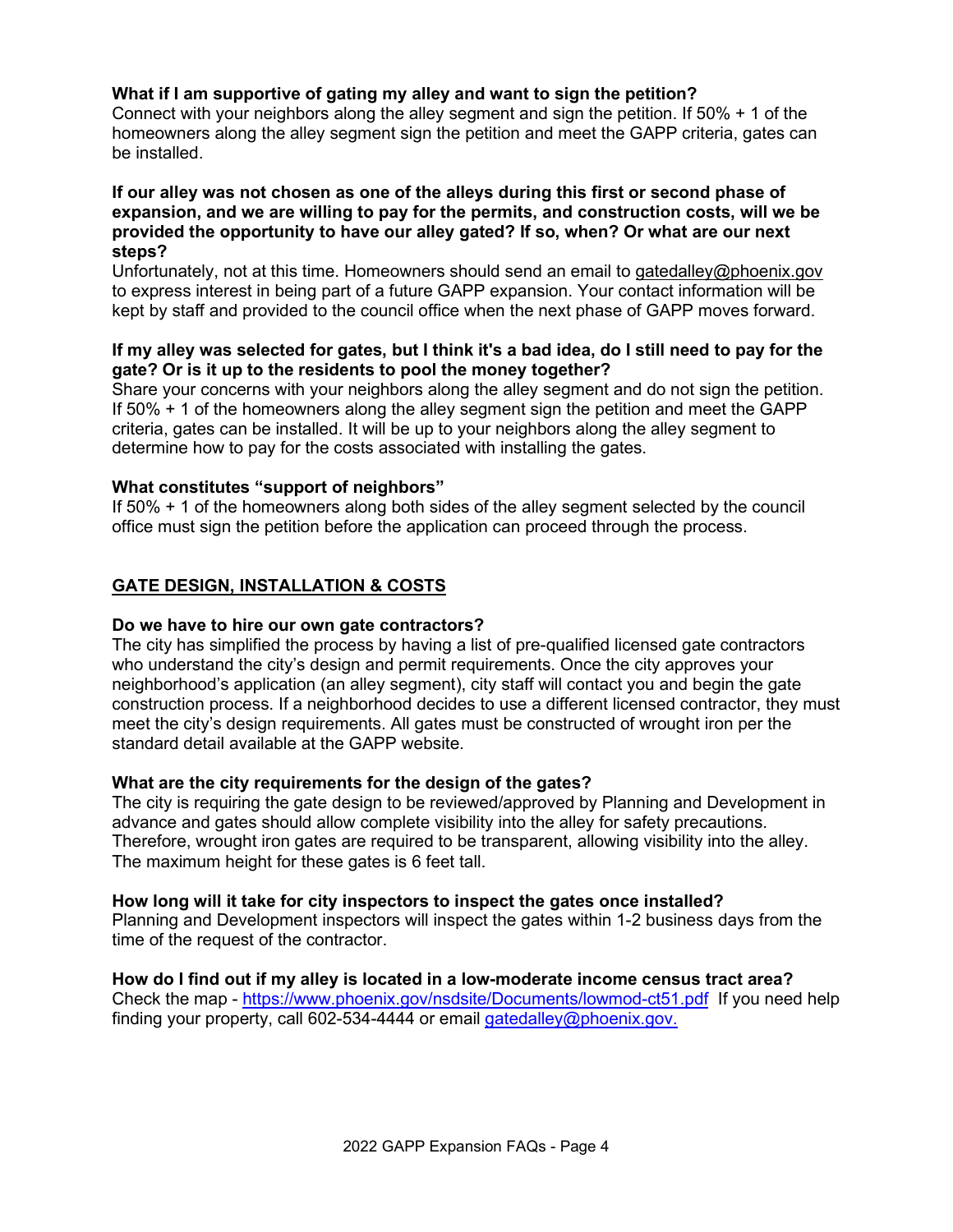## **How are the gates installed and how much will they cost us?**

The designated homeowner that represents the alley segment will work with one of the three city approved licensed contractors, or the homeowners' own licensed contractor. Contractors will follow the required specifications for installing wrought iron gates. The table below shows the costs provided by the city and the homeowners' responsibility. For properties located in lowmoderate income census tracts, grant funds may be available – see "Do grant funds cover all costs or partial costs?"

| <b>City Paid</b>                 |               | <b>Homeowner Paid*</b>            |              |
|----------------------------------|---------------|-----------------------------------|--------------|
| Revocable permit: (per           | \$100         | Wrought iron gate and             | \$5,000/gate |
| neighborhood)                    |               | installation (Licensed contractor |              |
|                                  |               | must install gates)               |              |
| Permits for gate (only if solid  | $$600/$ alley | Future gate maintenance and       | <b>TRD</b>   |
| waste is relocated from alley to |               | repair, including replacing       |              |
| curbside)                        |               | damaged locks                     |              |
| Locks for all gates              |               | Future alley maintenance          |              |
|                                  |               | *Grant funds may be available     |              |

## **Do grant funds cover all costs or partial costs?**

The city strives to offer equitable access to installing alley gates by providing grant funds to cover the costs to install the gates. All of the fees and costs to install the alley gates will be covered for eligible homeowners who reside in low-moderate income census tracts and score well relative to other applicants; however, each alley segment is unique and grant funds will be evaluated on a case-by-case basis.

### **Is there any other financial support available for future neighborhoods?**

City of Phoenix Block Watch grants are open one time annually for applications and is a competitive process. For more information visit: [https://www.phoenix.gov/police/neighborhood](https://www.phoenix.gov/police/neighborhood-resources/block-watch-grants)[resources/block-watch-grants](https://www.phoenix.gov/police/neighborhood-resources/block-watch-grants)

### **What is the length of time of the expanded pilot?**

Once gates are installed, the city will monitor data at 6 and 12 months. After 12 months, staff will analyze the data and report to City Council on findings.

### **What happens after the expanded pilot?**

At 12-month post-implementation, the GAPP will be evaluated, and program outcomes will be presented to City Council for review.

### **How can I provide the City input and feedback on the GAPP?**

The city encourages residents to submit feedback on the GAPP. Please email your feedback to [gatedalley@phoenix.gov](mailto:gatedalley@phoenix.gov)

## **AFTER THE ALLEY IS GATED AND ADDITIONAL QUESTIONS**

### **Who will be responsible for maintaining the alley once the gates are installed?**

Alleys gated through this program will remain public right-of-way and the adjacent owners/lessees will continue to be responsible for alley maintenance per Phoenix City Code.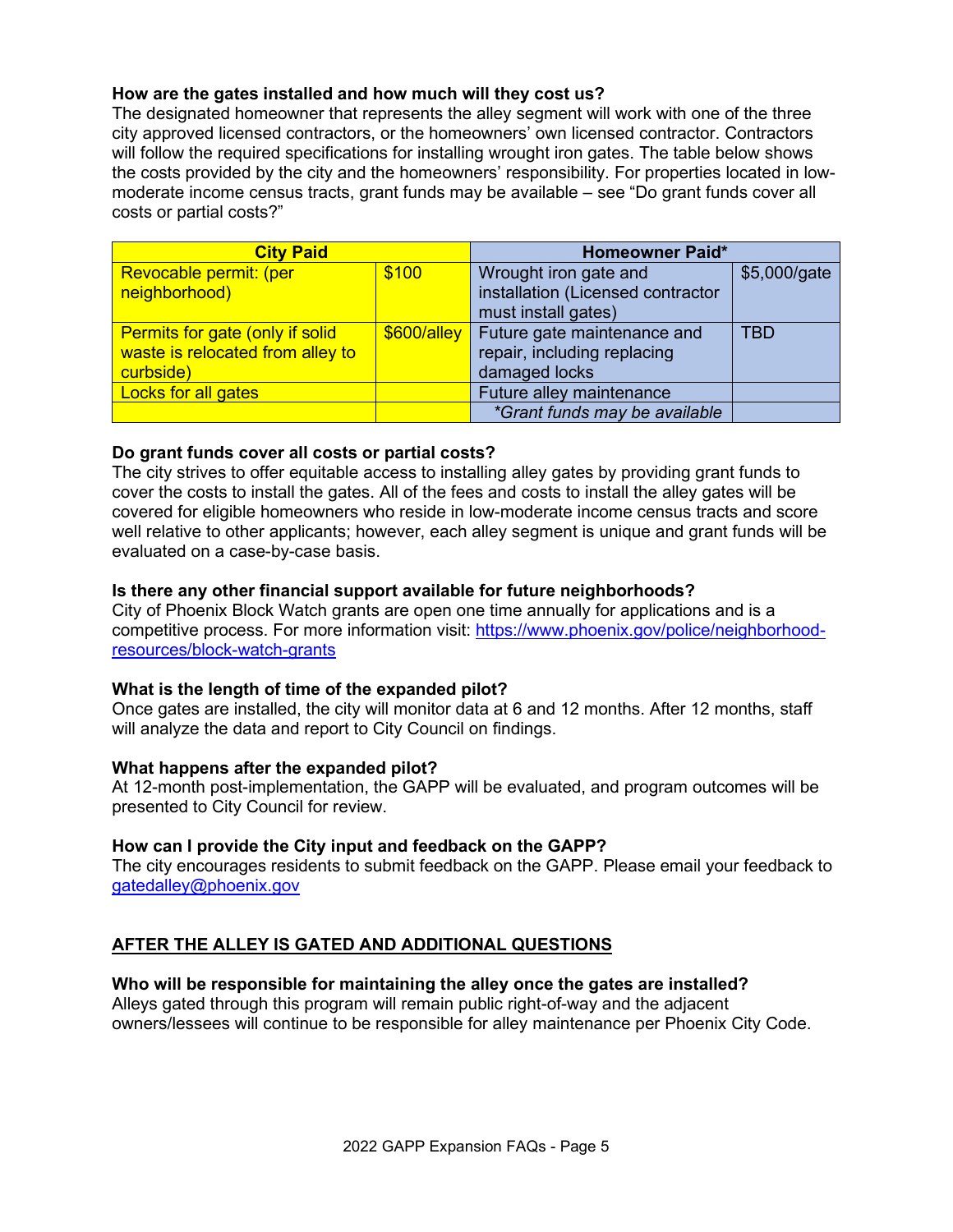## **Who will be responsible for maintaining the gate(s), gate appearance and locks once the gates are installed?**

Once installed, all future gate upkeep, maintenance and repair, including replacing damaged locks, will fall on abutting property owners to the specific alley segment. The city has not established, nor does it intend to, a schedule regarding gate upkeep and will allow property owners abutting segments with gates the discretion to make this determination based on need. The city only requires that the gate(s) are properly and sufficiently maintained in order to;

- a) NOT impede authorized pedestrian or vehicular traffic; or
- b) NOT present a health, fire or safety hazard.

## **Lock Replacement Information:**

Fire Dept Lock Replacement: call the Knox Company customer service hotline at 1-800-552- 5669 and request a "weatherproof Phoenix Fire Dept. padlock" item # 3781.

Combination Lock: Must purchase a combination lock similar to one originally on the gate and must program it with the assigned lock combination provided by the city.

## **Is there a liability change for the abutting property owners when an alley is gated?**

Gating an alley does not significantly alter the liabilities and responsibilities of the property owners. The alley is still public right-of-way owned by the city. The abutting owners are still responsible for maintaining the alley pursuant to Phoenix City Code. That being said, each property's relationship to the alley is different. There may be some unique situations where the owner may incur additional liabilities as a result of gating the alley.

## **Do residents residing along alleys gated through GAPP still have access to the alley?**

Yes. All residents will still have access to the alley and will receive the lock code for appropriate use from the lead resident. If more than 50% of abutting neighbors agree to the GAPP, every household abutting the alley will retain access to the alley and will be given a key or access code. Locks provided by the city must be used and the access code must not be changed, or property owners will need to pay to replace the lock. Property owners will still be required to maintain their portion of the alley to the centerline or midpoint, per Phoenix City Code. Alleys participating in the GAPP will still be utilized and accessed as needed by utilities and residents abutting program alleys. That is why alleys cannot be repurposed for other uses (i.e., gardening, etc.) under the GAPP pilot.

## **Who will receive access to the gate? What if I forget my access code?**

Neighbors residing on properties abutting GAPP alleys will receive an access code to the alley lock in addition to Phoenix Police, Fire Department, Public Works, Water Services, Planning and Development Departments and specific utility companies requiring access. If a resident loses their key, they need to contact their neighborhood representative to purchase a replacement key or request the code if applicable.

## **Can I move private walls or fences abutting the gated alley?**

Homeowners are not allowed to move private walls or fences into the alley area. Alleys will remain city-owned public rights-of-way when gated though GAPP. Alleyways must continue to remain passable for resident, utility, city and emergency access.

## **How do we remove the gates if no longer needed?**

Please contact the Planning and Development Department at 602-262-6086 to discuss. It will be imperative that all impacted homeowners are contacted first to discuss and ensure there is a consensus on removing the gate(s) prior to applying for a demolition permit with Planning and Development. All fees associated with the removal of the gates will be the responsibility of the homeowners along the alley segment.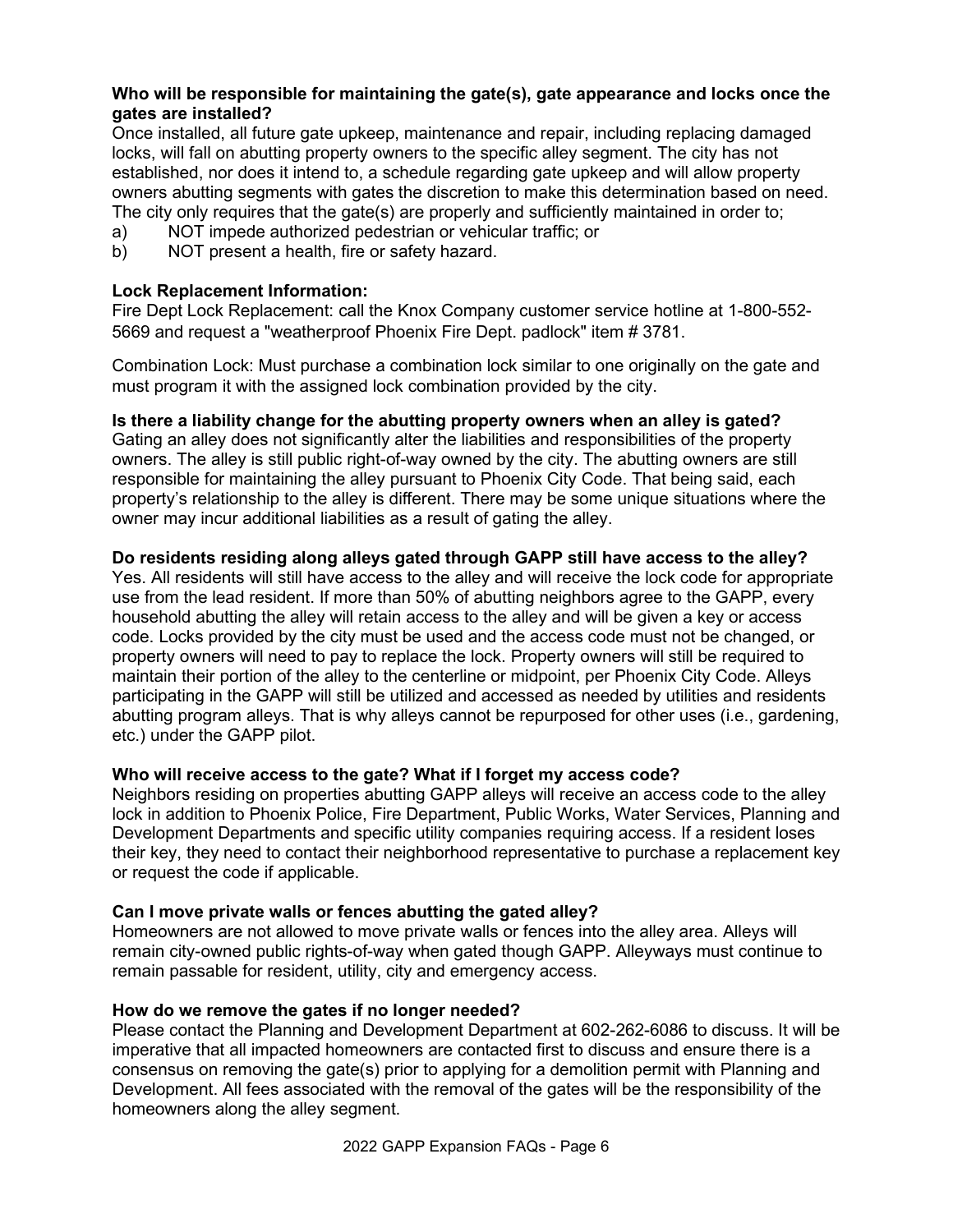## **What if I witness crime or suspicious activity in the alley?**

If crime is actively occurring in the alley, please call 9-1-1 immediately to report. For nonemergency situations needing police assistance, call CRIME STOP, the non-emergency police line at 602-262-6151. Please note, law enforcement in alleyways gated through GAPP remains the same as law enforcement in other public right-of-way alleys in the city.

### **What if I just want to relocate my alley solid waste services to curbside?**

Public Works Department staff can assist with this request. Please call 602-262-6251. **Is there curbside solid waste service assistance for the elderly and disabled?** Yes, there is assistance provided to the elderly and disabled called Carryout Service. The service is available by calling customer service at 602-262-6251 at no additional charge to individuals living alone who are elderly, ill or disabled and are incapable of moving their solid waste or recycling container to the designated collection location. This does not include entering the dwelling unit. The resident may be required to produce a medical statement of present physical condition. No carryout service will be performed if, in the opinion of the Director, the terrain presents a safety hazard for equipment operators or collection vehicles. The Director has the right to limit the number of containers.

#### **What is the difference between Alley Abandonment, Alley Closure and the GAPP?**

The GAPP is not to be confused with the other types of alley closures: Alley Abandonment and Alley Closure. GAPP does not interfere with, supersede, or take the place of Alley Abandonment or Alley Closure. The formal Alley Abandonment/Closure processes may result in abandoning any public rights-of-way and/or easements controlled by the city of Phoenix and may result in costs to residents and change in property ownership. Whereas the GAPP provides property owners abutting pilot alleys the opportunity to apply to the city to gate the alleys and relocate all solid waste services, including bulk trash, from the alley to curbside. In the GAPP, alleys remain a right-of-way regulated by the city of Phoenix. More information about Alley Abandonment or Alley Closure can be found on the website below:

<https://www.phoenix.gov/pdd/development/sitecivil/site/abandonments>

Alleys participating in the GAPP will still be utilized and accessed as needed by utilities and residents abutting program alleys, until such a time as an alley is formally abandoned through the process outlined at the link above. That is why alleys cannot be repurposed for other uses (i.e., gardening, etc.) under the GAPP. If residents in the GAPP areas want to purse Alley Abandonment or Alley Closure, they are not obligated to participate in GAPP. GAPP is an option in addition to Abandonment and Closure.

It is important to note that gates installed as part of this program are allowed via a revocable permit, which can be revoked by the city at any time and would require the gates to be removed at the expense of the property owners and the solid waste collection would remain curbside. Property owners are welcome to submit an application to the Planning and Development Department if they are interested in having the city abandon the alley right-of-way which could allow the purchase of the area by adjacent owners. Staff in the Planning and Development Department are available to discuss the alley abandonment and closure processes, call 602- 256-3487.

### **I have further questions. Who do I contact?**

If your question is not answered after reviewing the material on the website at <https://www.phoenix.gov/GATEDALLEY> and this Frequently Asked Questions (FAQ) document, then please call 602-534-0742 or email [gatedalley@phoenix.gov.](mailto:gatedalley@phoenix.gov)